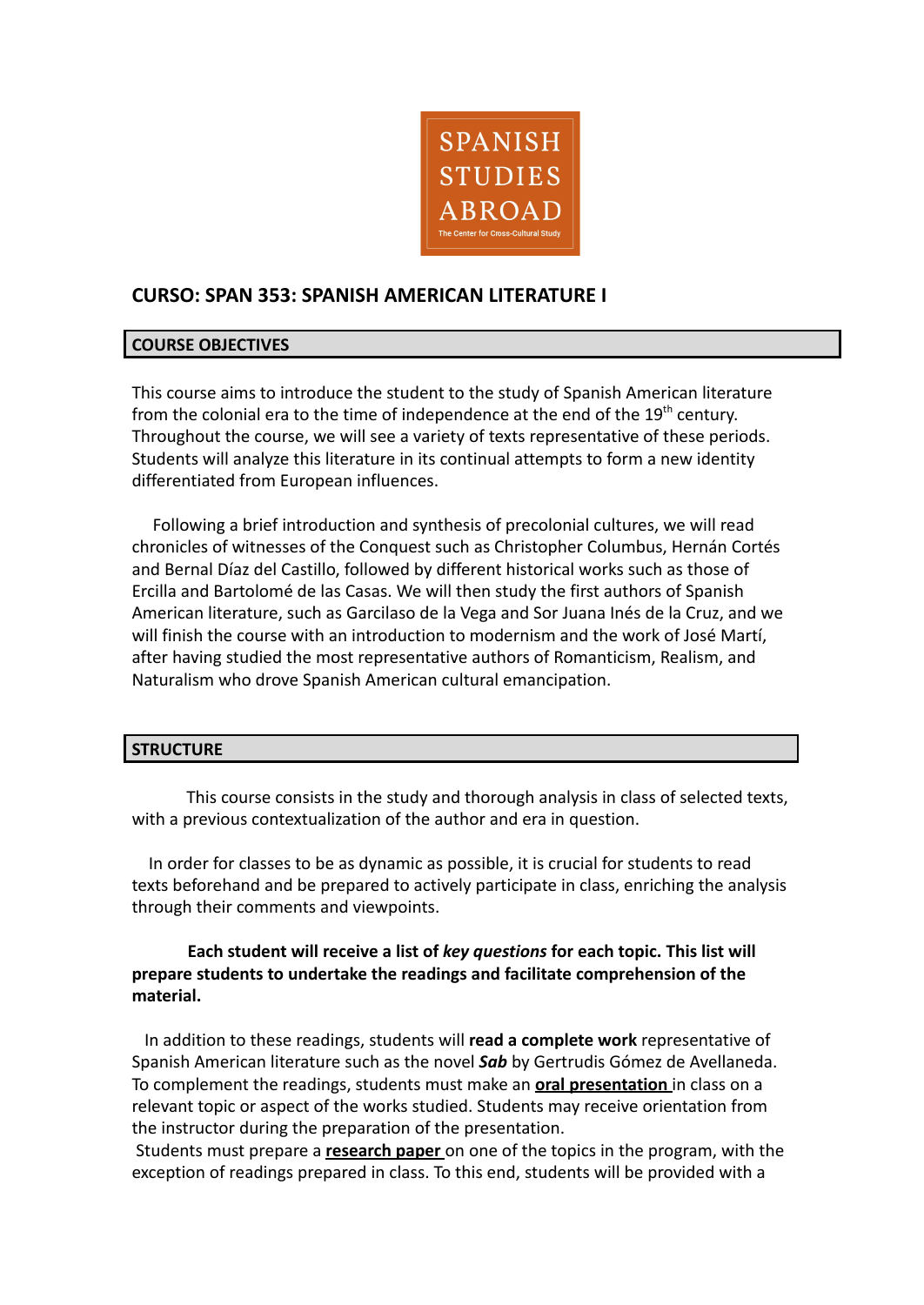list of possible topics. Given that this is a research paper, they must consult complementary sources.

Papers should be between **6 and 8 pages maximum** (typed, in Word fomat, Arial 12 font and double-spaced). Before writing, students must hand in a research proposal so the instructor may orient them and help them find complementary materials available in our library. Not handing in the project within the timeline established in this syllabus will lower the grade between 5 and 10 points. If plagiarism is detected, the grade will be a 0.

For this paper, students should use MLA format (they will receive information on this format in the orientation).

### **BIBLIOGRAPHY**

ANDERSON IMBERT, E. Historia de la Literatura Hispanoamericana. México: Fondo de Cultura Económica, 1974.

BELLINI, G. Historia de la literatura hispanoamericana*.* Madrid: Castalia 1986.

CHANG RODRÍGUEZ, R/ FILER, M.Voces de Hispanoamérica. Boston:

Heinle& Heinle, 1988.

ESTEBAN, Ángel. Literatura Hispanoamericana. Introducción y Antología de textos. Granada: Comares, 2003.

FRANCO, Jean. Historia de la literatura hispanoamericana. Barcelona: Ariel, 1979 GOIC, C. Historia y crítica de la literatura hispanoamericana*.* (Vol I)

Barcelona: Crítica, 1988.

ÍÑIGO MADRIGAL, Luis. Historia de la literatura hispanoamericana*.* Tomos I,II. Madrid: Cátedra, 1998.

<https://cvc.cervantes.es/literatura/default.htm>

**[www.cervantesvirtual.com](http://www.cervantesvirtual.com)**

**[http://www.cervantesvirtual.com/portales/biblioteca\\_americana/enlaces/](http://www.cervantesvirtual.com/portales/biblioteca_americana/enlaces/)**

#### **[www.rae.es](http://www.rae.es)**

**TEXTBOOK**

GÓMEZ DE AVELLANEDA, Gertrudis. Sab. Madrid: Cátedra, 1999.

Cuaderno de textos. SPAN 353. Otoño 2019

### **EVALUATION**

| Participation            | 25% |
|--------------------------|-----|
| <b>Written test</b>      | 20% |
| <b>Oral presentation</b> | 10% |
| <b>Research project</b>  | 20% |
| <b>Final exam</b>        | 25% |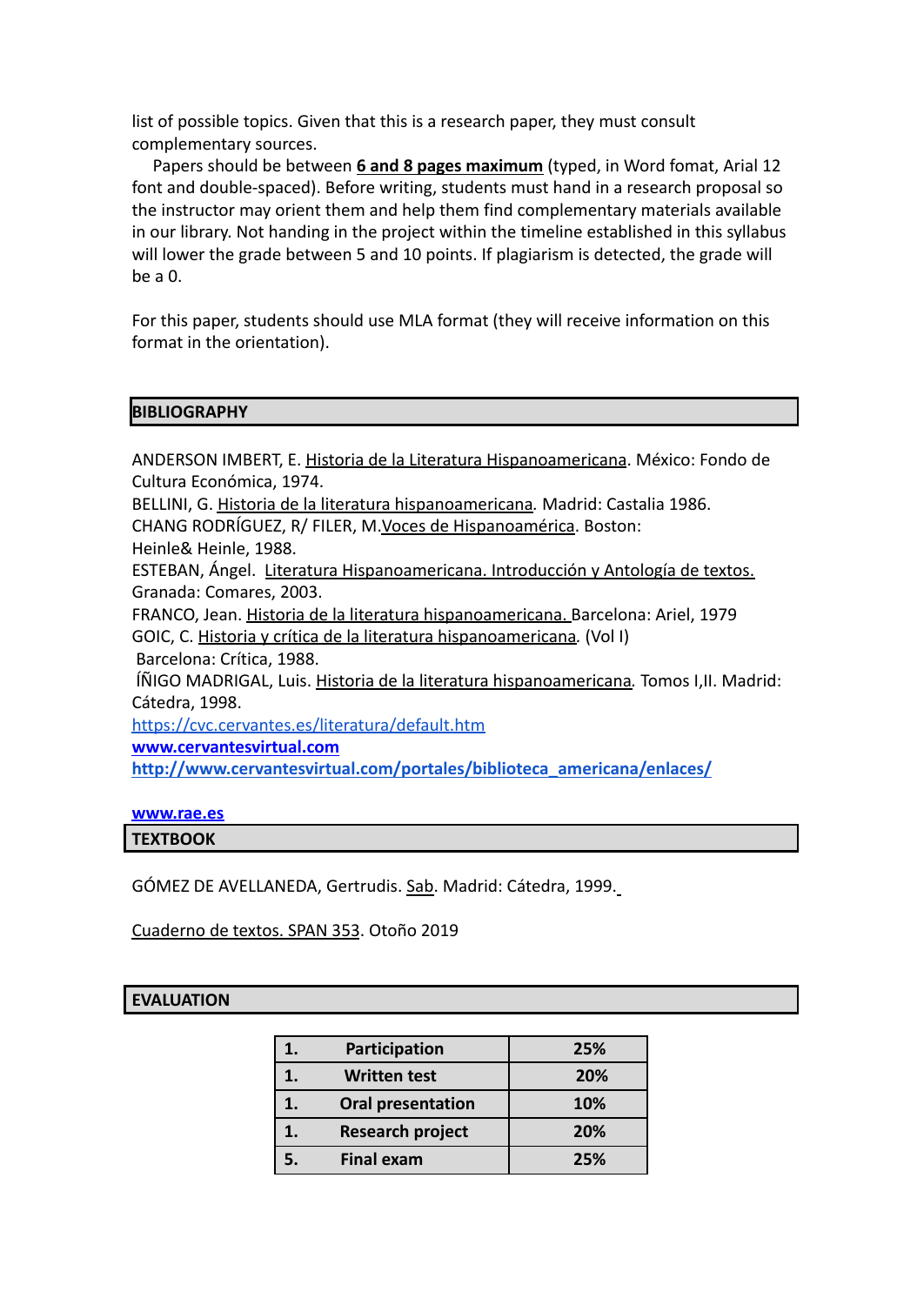# **1. OTHER REQUIREMENTS**

**It is a requirement of this class and CCCS to participate in the language exchange program. There will be a special event in the center to meet your language partner.**

# **1. TOPICS COVERED**

| <b>Dates</b> | Date/Activity Planned                                                                                                                                                                                                                   |
|--------------|-----------------------------------------------------------------------------------------------------------------------------------------------------------------------------------------------------------------------------------------|
| Week 1       | Presentation. Introduction. Basic concepts of the<br>course.<br>Brief synthesis of precolonial cultures. Literary<br>examples.<br>Introduction to chronicles of the Conquest.<br>Christopher Columbus: "Carta a Luis de Santagel."      |
| Week 2       | Bartolomé de las Casas: Brevísima relación de la<br>destrucción de las Indias. (excerpts).<br>Bartolomé de las Casas in relation with other<br>chroniclers.<br>The Renaissance influence: Alonso de Ercilla. La<br>Araucana (excerpts). |
| *October 12  | Fiesta de la Hispanidad:                                                                                                                                                                                                                |
| Week 3       | Garcilaso de la Vega: Los comentarios reales<br>(excerpts)                                                                                                                                                                              |
| Week 4       | Introduction to the Baroque<br>Sor Juana Inés de la Cruz: "Respuesta a la muy<br>ilustre Sor Filotea de la Cruz." Sonnets.                                                                                                              |
| Week 5       | From Neoclassicism to Romanticism: Andrés Bello<br><b>WRITTEN EXAM</b>                                                                                                                                                                  |
|              | <b>ALL SAINTS' DAY HOLIDAY</b>                                                                                                                                                                                                          |
| Week 6       | Romanticism. General characteristics.                                                                                                                                                                                                   |